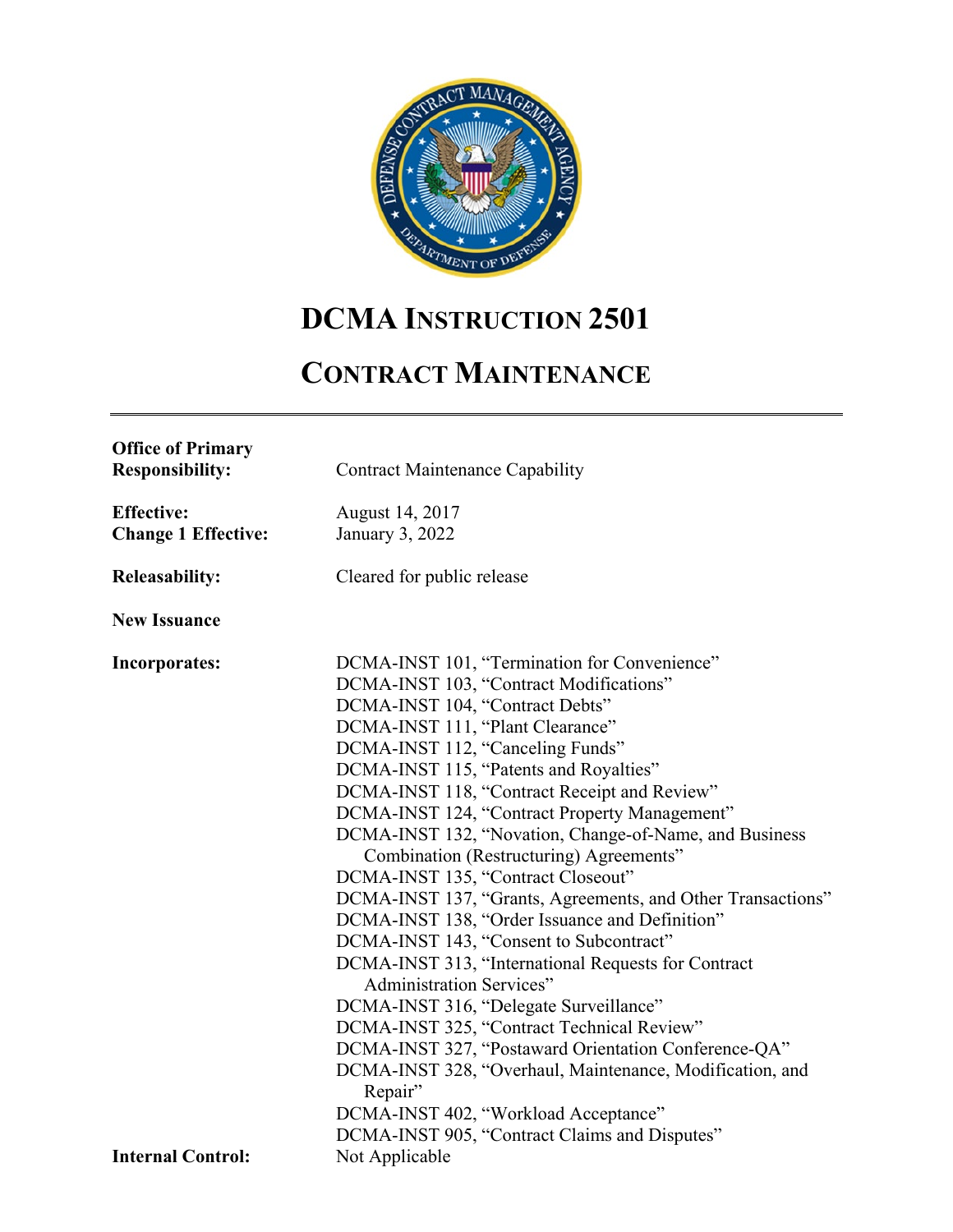| <b>Labor Codes:</b>                          | Located on the Resource Page                                                |
|----------------------------------------------|-----------------------------------------------------------------------------|
| <b>Resource Page Link:</b>                   | https://360.intranet.dcma.mil/Sites/Policy/CM/SitePages/2501r.aspx          |
| Approved by:<br><b>Change 1 Approved by:</b> | David H. Lewis, VADM, USN, Director<br>David G. Bassett, LTG, USA, Director |

**Purpose:** This issuance, in accordance with the authority in DoD Directive 5105.64, "Defense Contract Management Agency (DCMA)":

- Establishes policy, assigns responsibility, and prescribes general principles associated with the Contract Maintenance capability
- Focuses on fulfilling Agency responsibilities pursuant to Federal Acquisition Regulation Subpart 42.302, Contract Administration Functions; Defense Federal Acquisition Regulation Supplement Subpart 242.302, Contract Administration Functions; and DoD Directive 3210.06, "Defense Grant and Agreement Regulatory System;" Chapter I, Subchapter C of Title 32, Code of Federal Regulations, and Chapter XI of Title 2, Code of Federal Regulations
- Establishes the policy framework for the Contract Maintenance capability with procedural manuals (DCMA Manuals (DCMA-MAN 2501-##)) that document Contract Maintenance processes and provide implementation guidance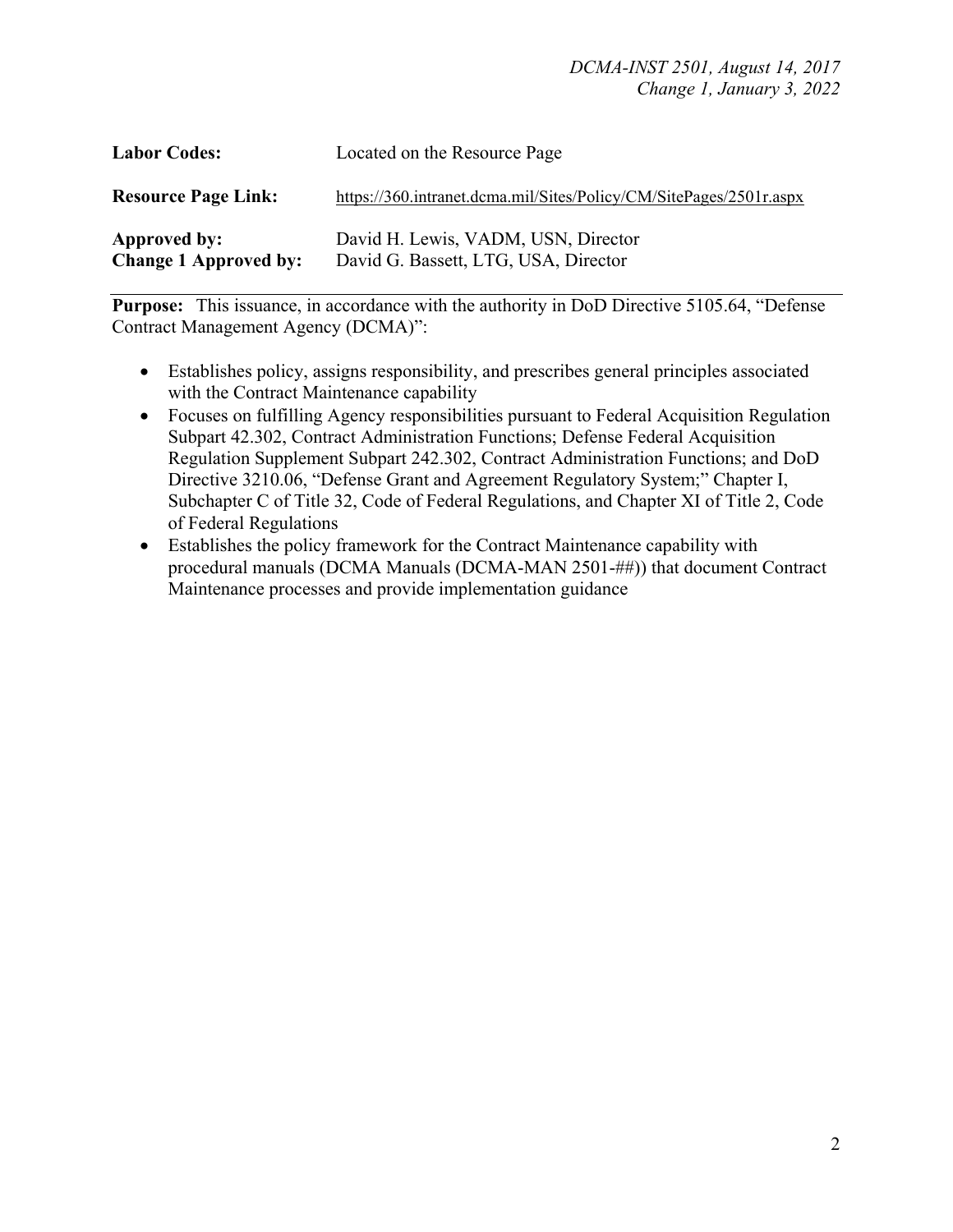## **SUMMARY OF CHANGES**

This Instruction contains substantive changes. The most notable changes are to paragraphs 3.2 and 3.2.a. The information within those paragraphs was revised to align with the Authoritative Process List.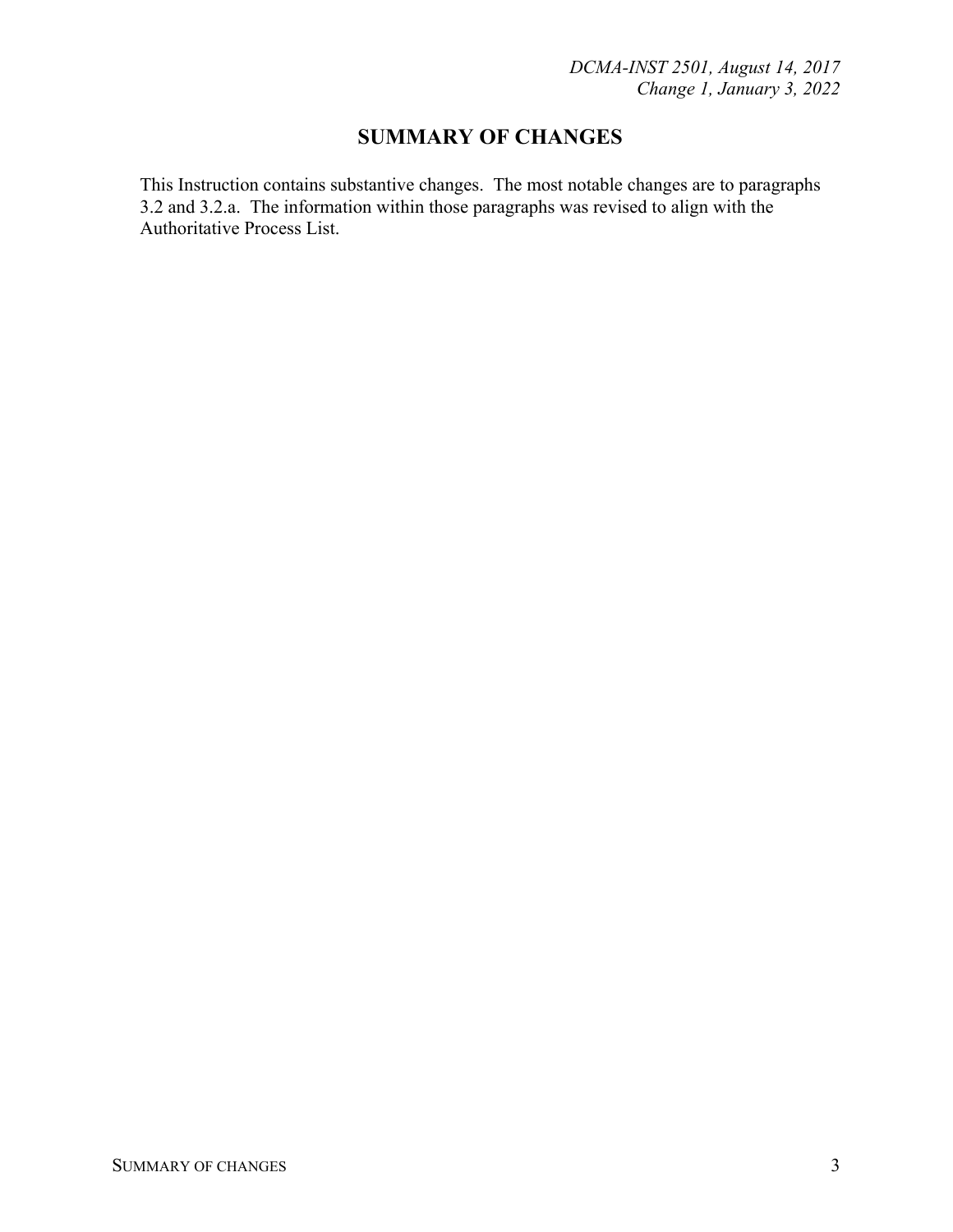## **TABLE OF CONTENTS**

| 2.4. Contract Management Office Commanders/Directors and Center Directors 7 |  |
|-----------------------------------------------------------------------------|--|
|                                                                             |  |
|                                                                             |  |
|                                                                             |  |
|                                                                             |  |
|                                                                             |  |
|                                                                             |  |
|                                                                             |  |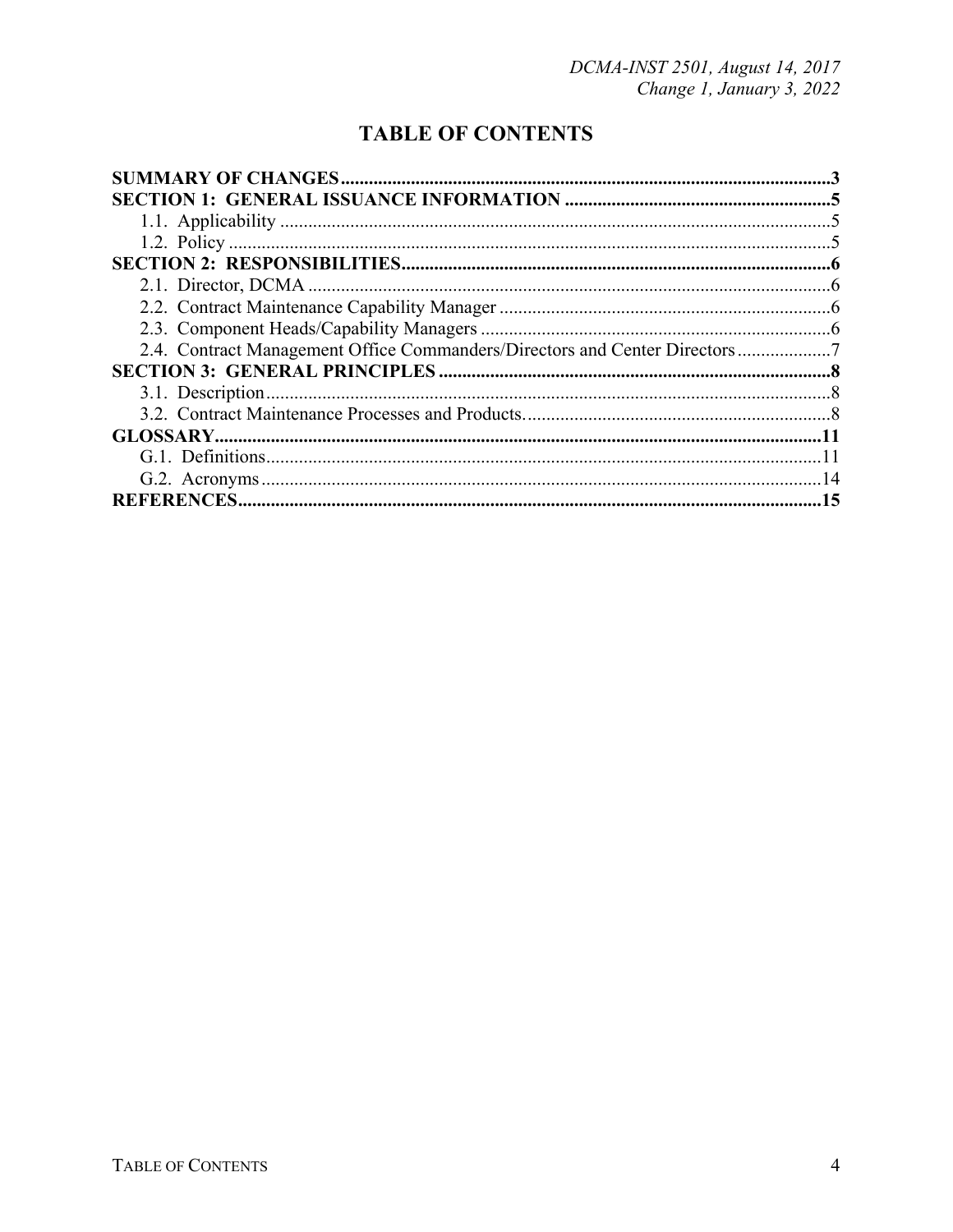## **SECTION 1: GENERAL ISSUANCE INFORMATION**

**1.1. APPLICABILITY.** This Instruction applies to all DCMA organizational elements.

**1.2. POLICY.** It is DCMA policy to:

a. Establish, deliver, and maintain a Contract Maintenance capability to fulfill the Agency's mission and comply with laws, regulations, and DoD issuances.

b. Perform Contract Maintenance in a multi-functional, integrated, synchronized, and coordinated manner.

c. Apply these governing principles:

(1) Activities will be consistent, timely, responsible, responsive, repeatable, and transparent.

(2) Administration will maintain the integrity of contracts and nonprocurement instruments from receipt to closeout, maintain a Financial Improvement and Audit Readiness (FIAR) compliant audit trail, and archive the official contract file in accordance with DoD Instruction 5015.02, "Records Management Program."

d. Execute this Instruction in a safe, efficient, effective, and ethical manner.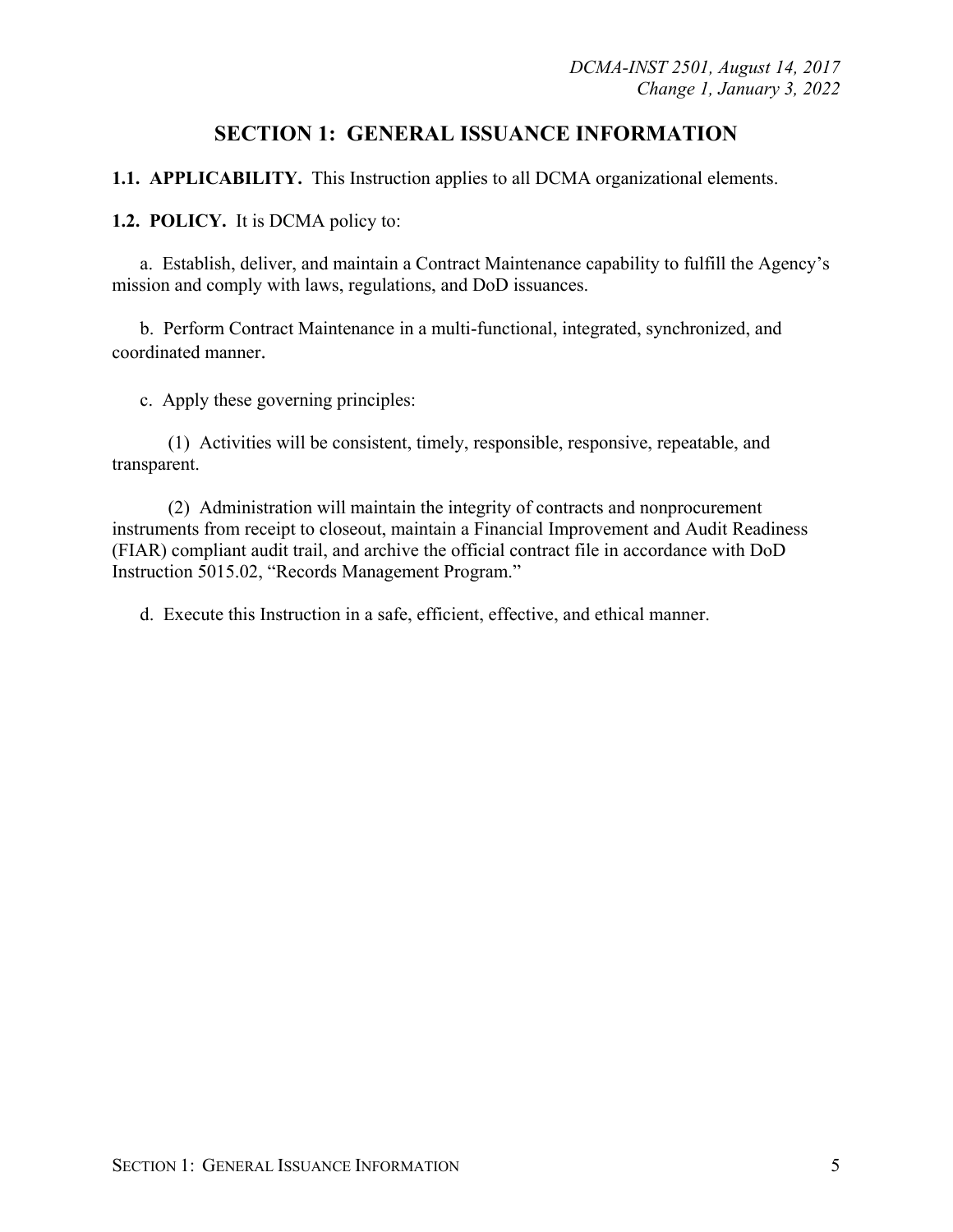## **SECTION 2: RESPONSIBILITIES**

#### **2.1. DIRECTOR, DCMA.** The DCMA Director will**:**

a. Provide strategic oversight of the Contract Maintenance capability.

b. Appoint a Capability Manager(s) for Contract Maintenance and charter a standing crossfunctional capability board.

#### **2.2. CONTRACT MAINTENANCE CAPABILITY MANAGER.** The Contract Maintenance Capability Manager will:

a. Serve as chairperson of the chartered Contract Maintenance Capability Board.

b. Serve as the Agency proponent for the Contract Maintenance capability and conduit to the DCMA Executive Council, and fulfill responsibilities as delegated.

c. Ensure the development, revision, coordination, and maintenance of Contract Maintenance capability doctrines (instruction and manuals) necessary to document the processes and procedures to allow for consistent, standard, and repeatable work across the enterprise. Doctrines will be in accordance with DCMA Instruction (DCMA-INST) 501, "Policy Issuances Program," and DCMA Manual (DCMA-MAN) 501-01, "Policy Issuances Procedures."

d. Ensure identification, development, revision, or modification of measures and metrics to monitor Contract Maintenance compliance and performance.

e. Ensure development of training and tools required to execute the Contract Maintenance capability processes.

f. Ensure continuous improvement of the Contract Maintenance capability.

g. Ensure support and coordination across all capabilities within the DCMA Business Capabilities Framework.

h. Assign Action Officers to serve as the subject matter expert and primary focal point for Contract Maintenance issuances and associated resource pages.

#### **2.3. COMPONENT HEADS/CAPABILITY MANAGERS.** The Component Heads/Capability Managers will:

a. Ensure implementation of the applicable Contract Maintenance capability processes as published in DCMA-MAN 2501 series of manuals.

b. Evaluate Agency organizational compliance and performance in accordance with measures and metrics developed pursuant to paragraph 2.2.d. and related to the Contract Maintenance capability.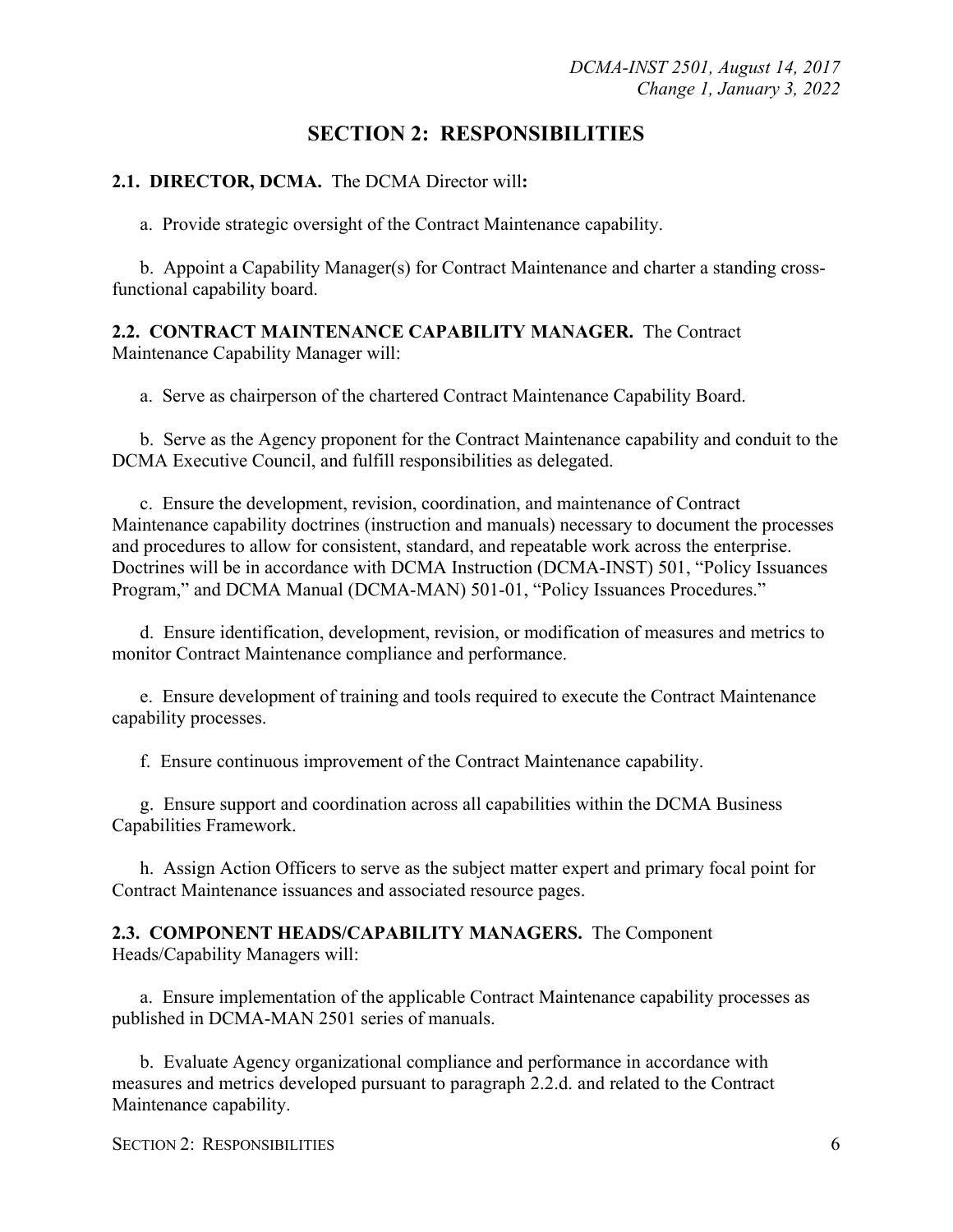c. Identify and implement Contract Maintenance capability continuous improvements and initiatives.

**2.4. CONTRACT MANAGEMENT OFFICE COMMANDERS/DIRECTORS AND CENTER DIRECTORS.** The Commanders/Directors and Center Directors will:

a. Execute and oversee their organizations' day-to-day Contract Maintenance capability processes as published in the DCMA-MAN 2501 series of manuals.

b. Implement a detection-to-prevention approach to improve the Contract Maintenance capability.

c. Evaluate their organizations' Contract Maintenance capability compliance and performance.

d. Identify and implement Contract Maintenance capability continuous improvements and initiatives.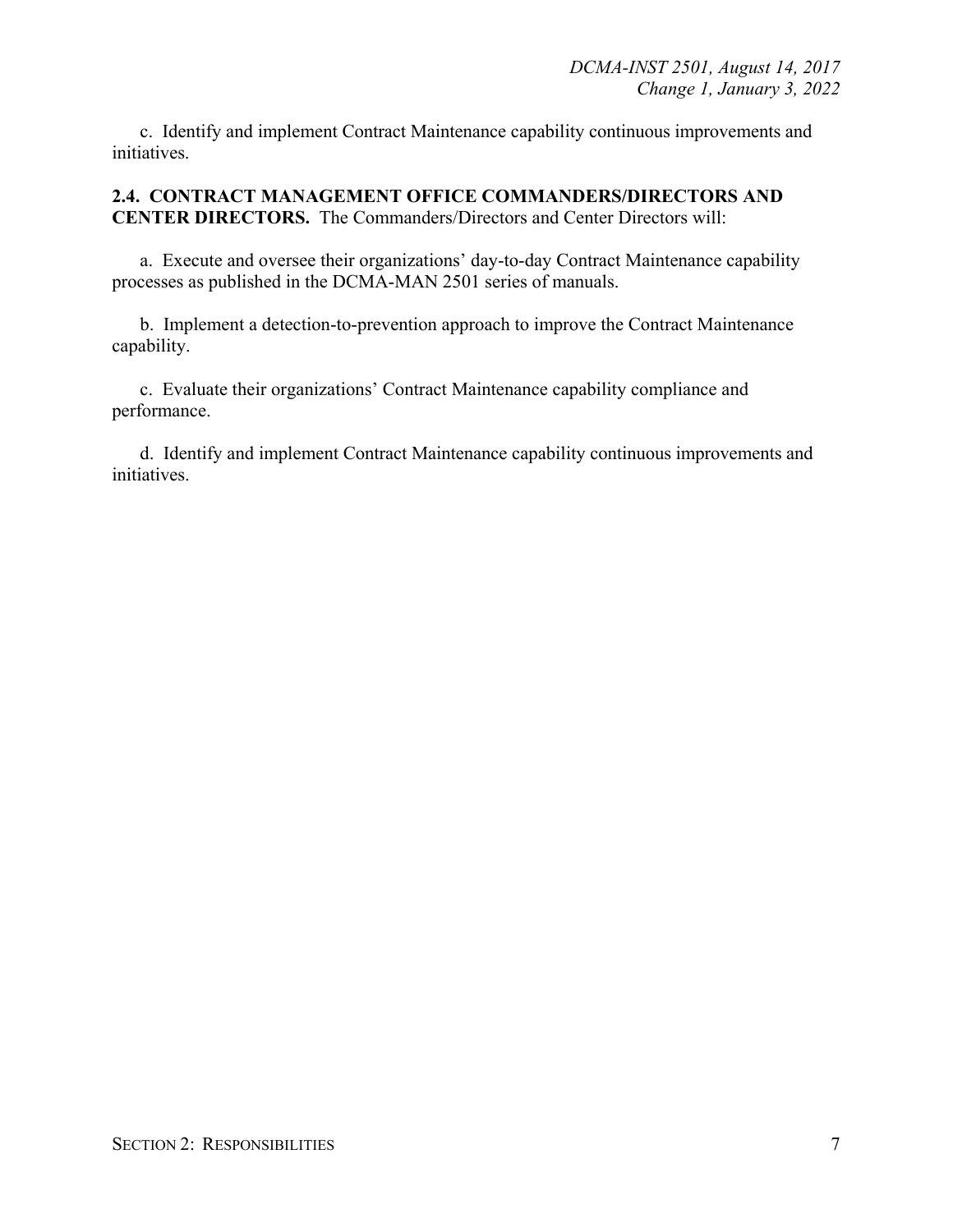## **SECTION 3: GENERAL PRINCIPLES**

**3.1. DESCRIPTION.** The Contract Maintenance capability ensures collaborative, repeatable, and transparent processes are employed from the time a contract is received through contract closeout. Beginning at Contract Receipt and Review (CRR), Contract Maintenance comprises the day-to-day efforts of DCMA contract management team members to perform contract administration services and maintain the contract databases (e.g., Mechanization of Contract Administration Services (MOCAS), or the contract data collection reporting capability tool required for DCMA Special Programs contracts). Contract Maintenance ends when the contract closes and is archived.

a. Contract Maintenance includes routine contract administration activities such as ensuring contract accuracy upon receipt, validating requirements, processing modifications, executing novations, clearing patents, and when necessary, settling contractor and government claims and disputes. In addition, it involves resolving contract deficiencies, clearing recycle lists, balancing line items, reconciling deliveries, administering terminations, administering contract property, dispositioning plant clearance cases, resolving claims and disputes, and reconciling contract debts towards successful contract closeout. Efficient and effective contract maintenance depends on continuous contract accuracy, data integrity, and contract execution.

- b. The value DCMA expects to deliver through this capability includes:
	- (1) Accurate and auditable contract files throughout the life of the contract.
	- (2) Efficient contract administration and data integrity.
	- (3) Timely product delivery.
	- (4) Timely return of unliquidated obligations.
	- (5) Timely contract closeout.

**3.2. CONTRACT MAINTENANCE PROCESSES AND PRODUCTS.** DCMA performs significant processes for Contract Maintenance. Upon receipt of a supplier (internal or external) input product, DCMA professionals perform these processes, and consider them to be completed with the issuance of a fully-executed output product to the benefitting customer. The table that identifies the overarching Supplier, Input, Activities/Processes, Output, and Customer (SIPOC) construct and capabilities linkages is located on the Contract Maintenance resource page.

**a. Processes.** The major processes associated with the Contract Maintenance capability include:

- (1) Manage International Requests for Contract Administration Services.
- (2) Perform Contract Review.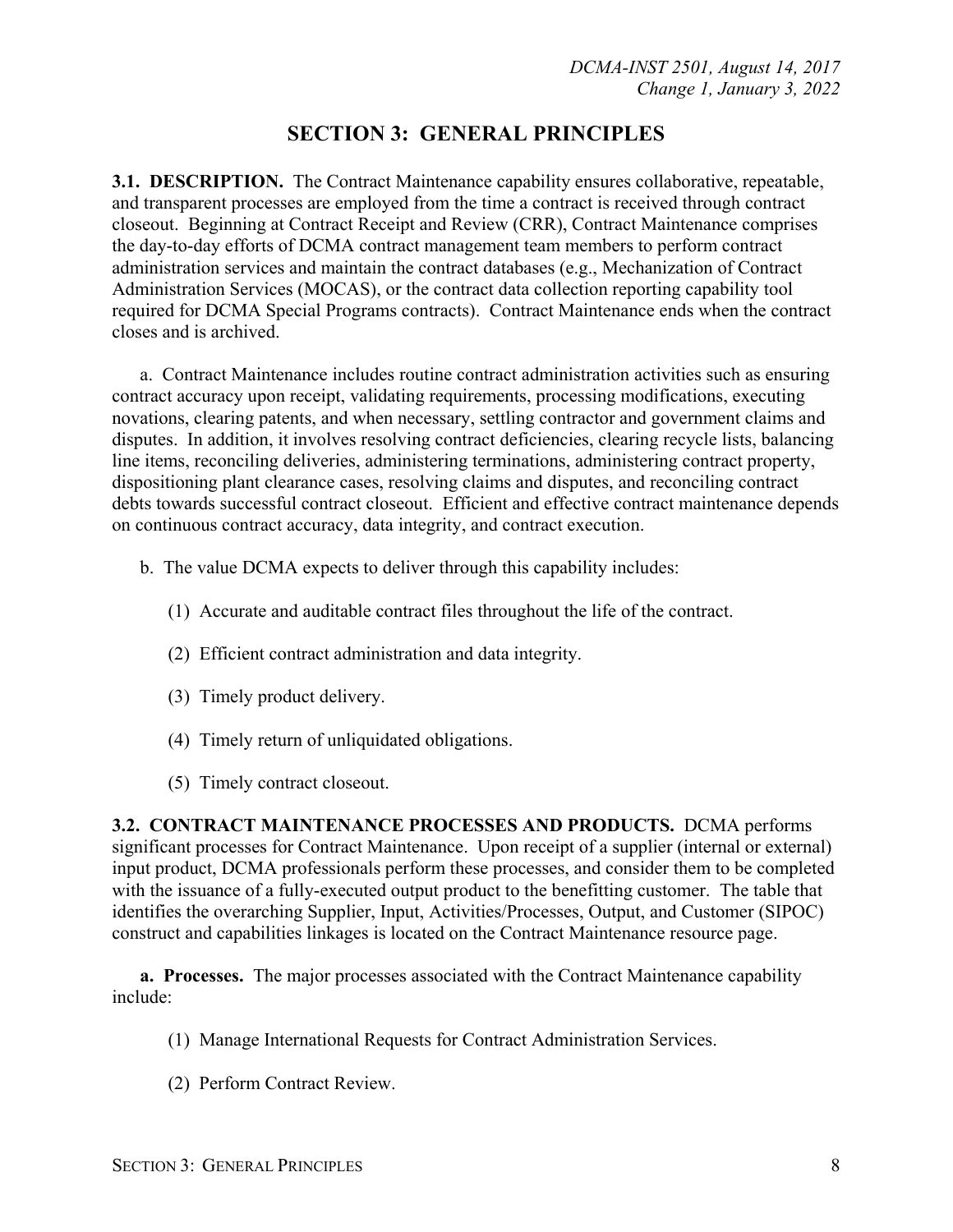- (3) Perform Data Integrity Screening.
- (4) Execute Contract Modifications.
- (5) Manage Grants, Agreements, and Other Transactions.
- (6) Evaluate and Administer Contractor Requests for Property.
- (7) Manage Property Loss.
- (8) Manage Disposition/Reutilization of Property.
- (9) Manage Contract Claims and Disputes.
- (10) Manage Contract Debts.
- (11) Perform Funds Lifecycle Management.

 (12) Administer and Negotiate Settlement for Full and Partial Terminations for Convenience.

(13) Perform Contract Closeout.

**b. Products.** Major products associated with the Contract Maintenance capability include:

- (1) Delegation acceptance.
- (2) Validated requirements from contract receipt and review.
- (3) DCMA Form 1797, "Request for MOCAS Action."
- (4) DD Form 1155, "Order for Supplies or Services."
- (5) DD Form 1716, "Contract Data Package Recommendation/Deficiency Report."
- (6) DD Form 1484, "Post-Award Conference Record."
- (7) Standard Form (SF) 30, "Amendment of Solicitation/Modification of Contract."
- (8) Executed Novation or Change of Name Agreement.
- (9) Closed plant clearance case and disposition instructions.
- (10) Termination status report and termination settlement.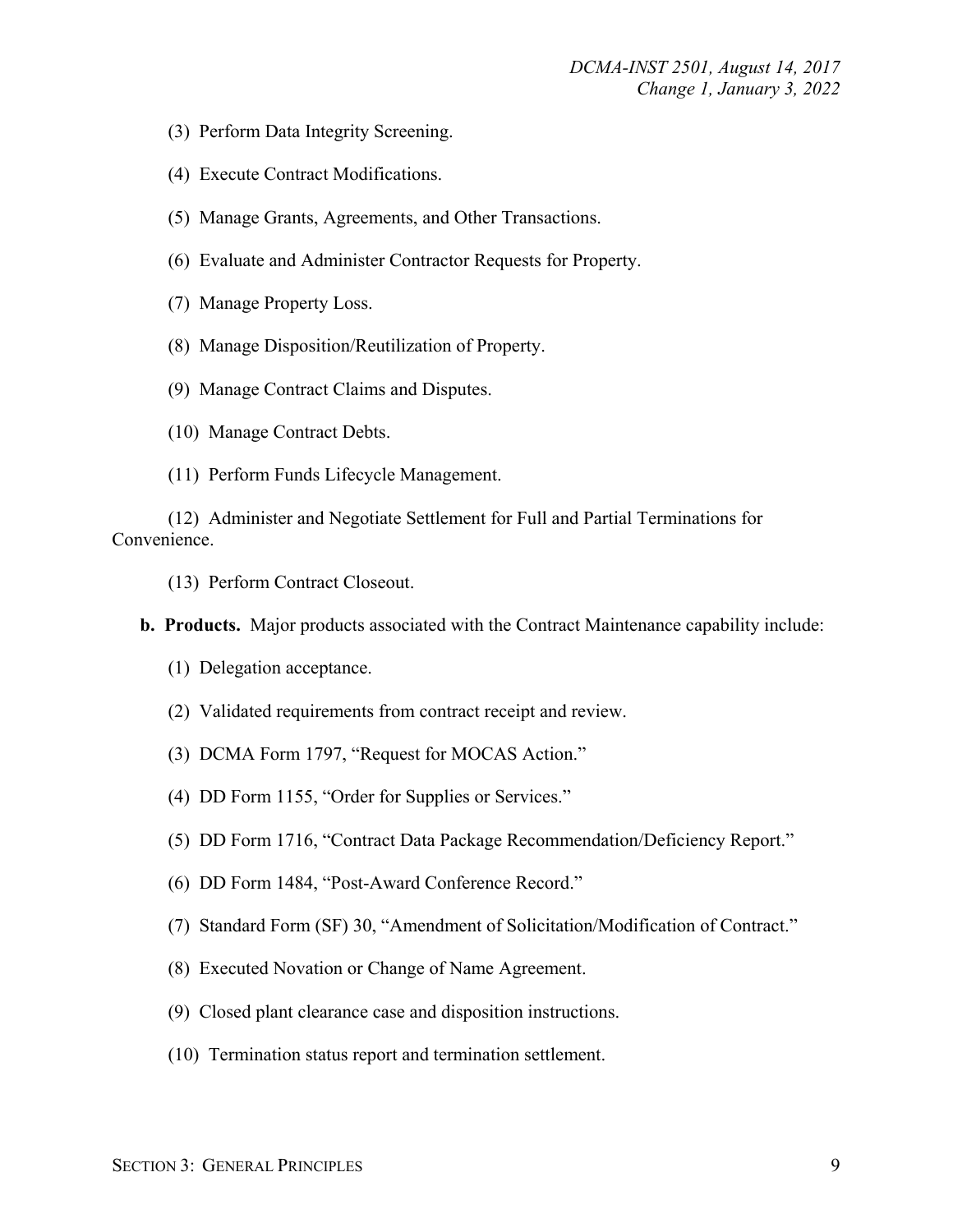(11) Surveillance plan and closeout notification for grants, agreements, and other transactions.

(12) Payment withhold determination.

- (13) Processed patent or royalty report.
- (14) Alternate disputes resolution, final decisions, and unilateral rate determinations.
- (15) Final Pay Notice of Last Action (FPNLA).
- (16) DD Form 1597, "Contract Closeout Checklist."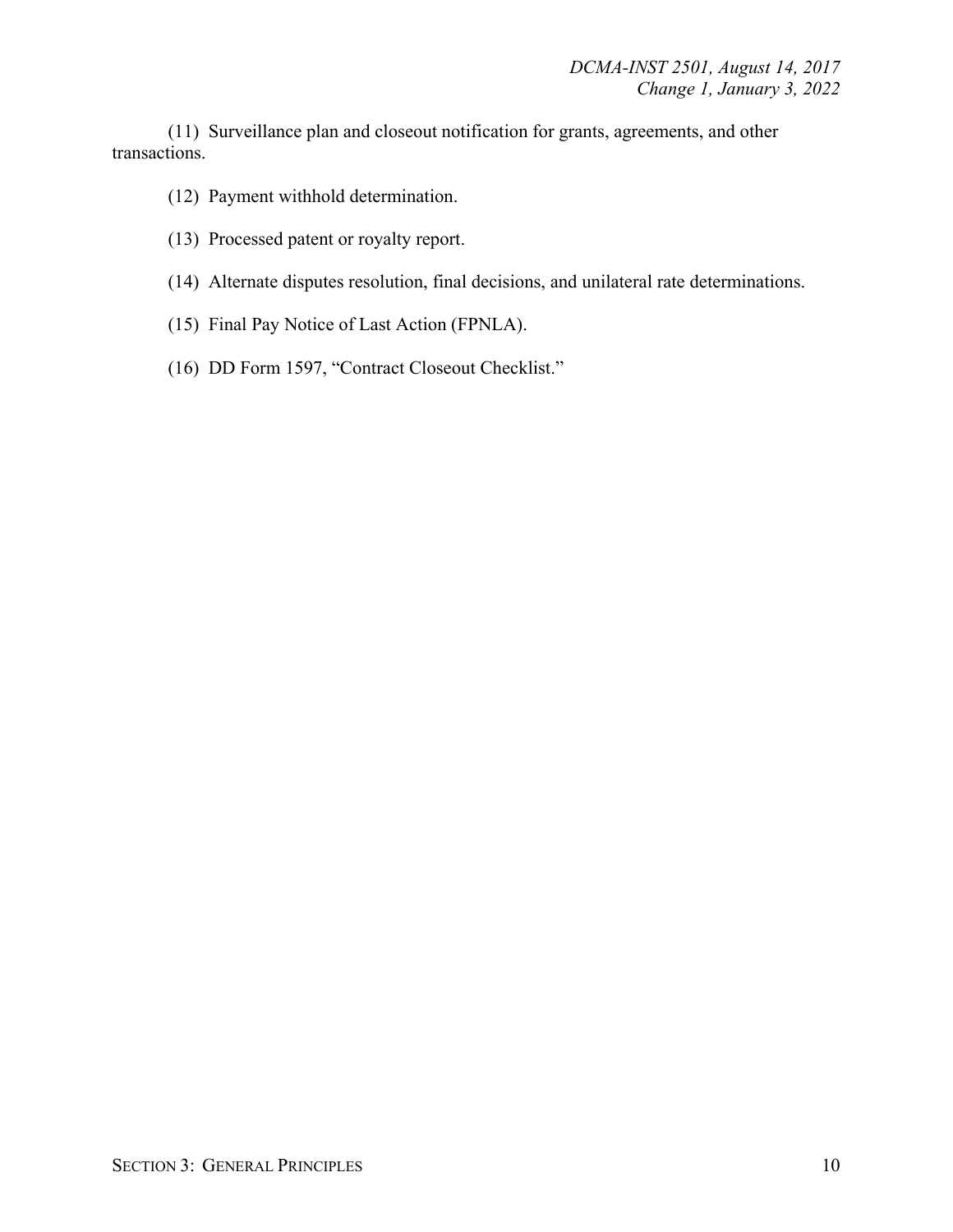## **GLOSSARY**

#### **G.1. DEFINITIONS.**

**Administering Contract Management Office (CMO).** The contract administration office identified in contracts, modifications, and nonprocurement.

**Business Capabilities Framework.** A structure that distinguishes a policy's what and why from the process' how to, and integrates automation in an agile business environment. The "what and why" are delineated in DCMA Instructions, and the "how to" is delineated in DCMA Manuals.

**Capability.** Pursuant to DoD Directive 7045.20, Capability Portfolio Management, capability is the ability to achieve a desired effect under specified standards and conditions through a combination of means and ways across doctrine, organization, training, materiel, leadership and education, personnel, and facilities to perform a set of tasks to execute a specified course of action.

**Capability Manager.** The individual or individuals identified by the Director, DCMA, as the proponent with advocacy for all Agency efforts under a given Capability. The Capability Manager is responsible for the doctrine (instructions and manuals), tools, and training associated with the process and activities that fall under the purview of the Capability.

**Claim.** A legal assertion or demand taken by a person wanting compensation, payment, or reimbursement for a loss under a contract, or an injury due to negligence.

**Component Head.** The leader of a DCMA organization who reports directly to the Director, DCMA.

**Contract.** A mutually binding legal relationship obligating the seller to furnish the supplies or services (including construction) and the buyer to pay for them. It includes all types of commitments that obligate the government to an expenditure of appropriated funds and that, except as otherwise authorized, are in writing. In addition to bilateral instruments, contracts include (but are not limited to) awards and notices of awards; job orders or task letters issued under basic ordering agreements; letter contracts; orders, such as purchase orders, under which the contract becomes effective by written acceptance or performance; and bilateral contract modifications. Contracts do not include grants and cooperative agreements.

**Contract Accuracy.** Contract is free from error as validated by contract receipt and review and, if applicable, completed Contract Data Package Recommendation/Deficiency Report(s). For example, errors can be administrative, omission of clauses, or incorrect DCMA office.

**Contract Administration Service.** FAR 42.302 pre-award and post-award actions accomplished for the benefit of the government, which are necessary to the performance of a contract or in support of the buying offices, system/project managers, and other organizations. It includes quality assurance, engineering support, production surveillance, pre-award surveys, mobilization planning, contract administration, property administration, industrial security, and safety.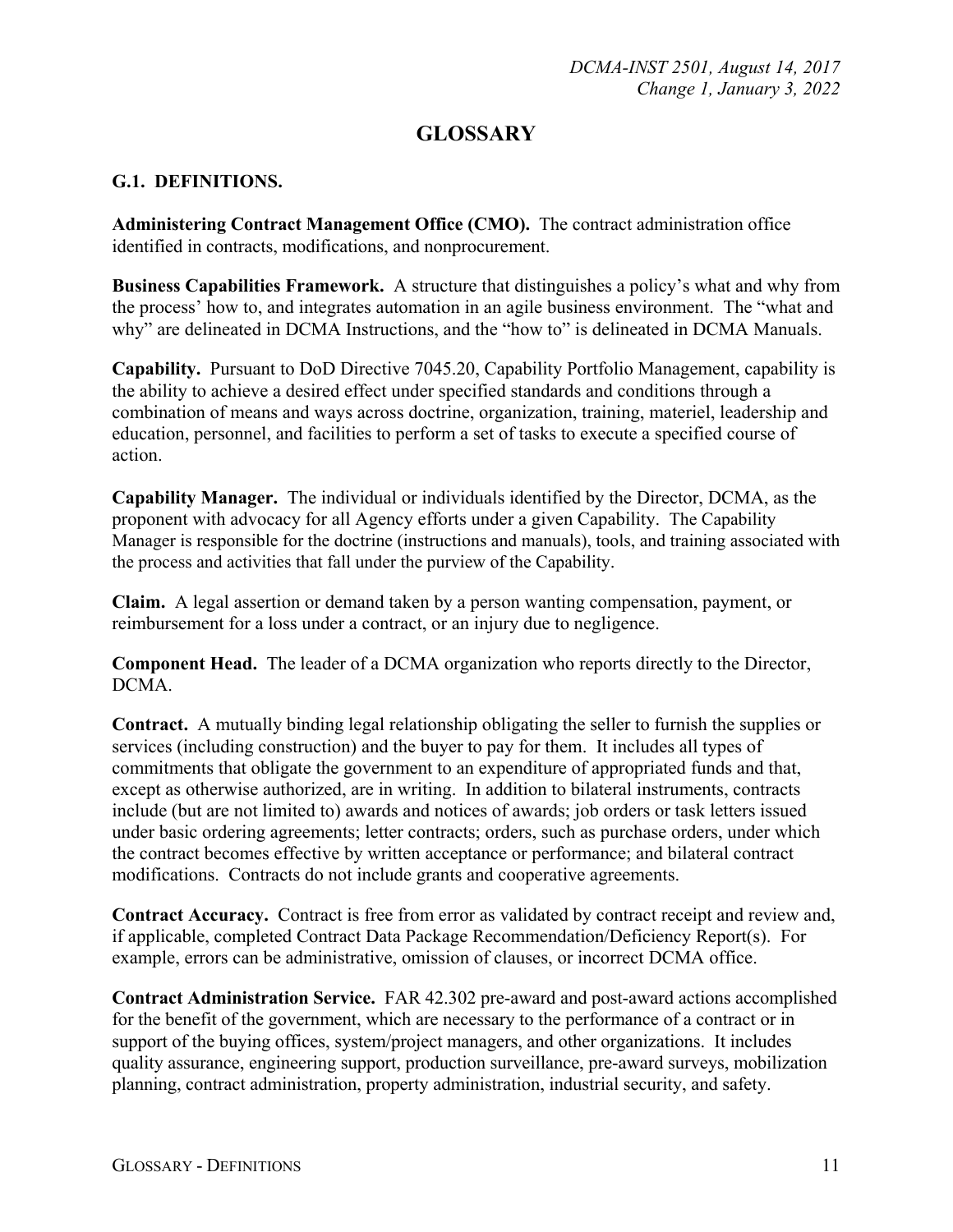**Contract Management Office (CMO).** An organizational unit within DCMA that is assigned pre-award and post-award functions related to the administration of contracts. The office is responsible for managing and administering assigned contracts from contract receipt to contract closeout.

**Contract Management Team.** A team of functional specialists assigned to contracts and Commercial and Government Entity codes under their geographic purview. They are acquisition professionals whose expertise, advice, and counsel contribute to the accomplishment of contract administration services.

**Contracting Activity.** An element of an agency designated by the agency head and delegated broad authority regarding acquisition functions. Contracting activity for DoD also means elements designated by the director of a defense agency that has been delegated contracting authority through its agency charter (DFARS 202.101). Included are a DoD or military procurement organization with authority and responsibility for awarding a contract or nonprocurement instrument for a product or service, and non-DoD organizations such as National Aeronautics and Space Administration, General Services Administration, or foreign country.

**Data Integrity.** Data integrity refers to maintaining and assuring the accuracy, consistency, and completeness of data over its entire life-cycle authenticated through the ongoing use of error checking and validation routines, and is a critical aspect to the design, implementation, and usage of any system that stores, processes, or retrieves data.

**Delegating CMO.** CMO responsible for monitoring the prime contractor's activities and exercising oversight and surveillance of the primes' subcontractor(s) through letters of delegations to a supporting CMO cognizant over that subcontractor(s).

**Detection to Prevention.** A cultural mindset that transitions DCMA acquisition oversight activities from detection to prevention and can be applied to any DCMA process. Detection to Prevention is a proactive surveillance and management strategy that focuses on process capability; risk assessment and mitigation; verification of contractors' systems, processes, and outputs; and data-driven actionable information.

**Dispute.** A conflict or controversy; conflict of claims or rights; an assertion of a right, claim, or demand on one side, met by contrary claims or allegations on the other.

**External Customer.** A non-DCMA organization that receives products or service requests resulting from DCMA action (e.g., buying authorities, contractors, Defense Finance and Accounting Service).

**External Supplier.** A non-DCMA organization that generates products or service requests requiring DCMA action (e.g., buying authorities, contractors, Defense Contract Audit Agency).

**Financial Improvement and Audit Readiness.** Department of Defense's effort to attain and sustain an unqualified "clean" audit opinion for financial transactions and financial systems.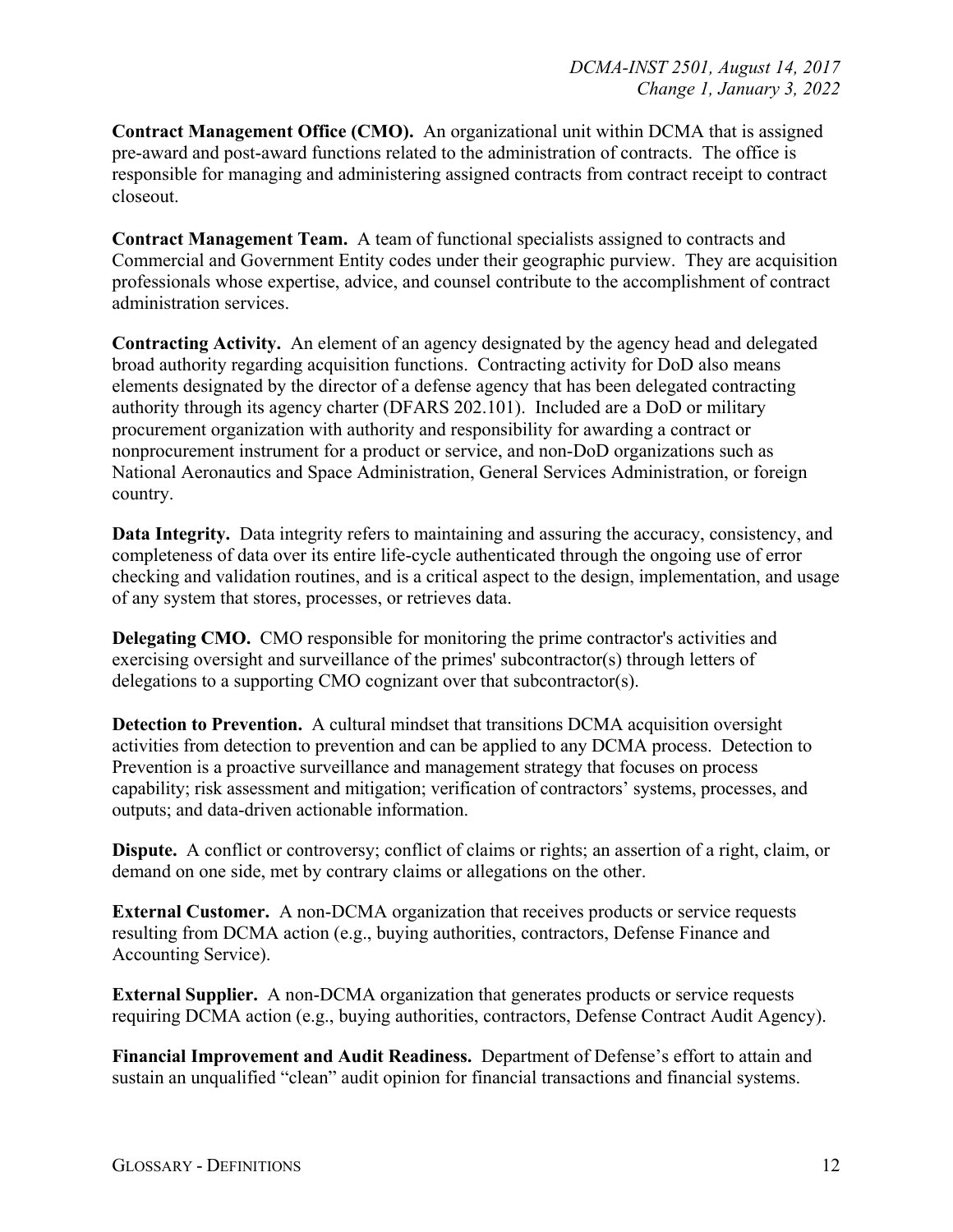FIAR is demonstrated through a financial statement audit performed by independent auditors, resulting in an unmodified audit opinion on Agencies' financial statements.

**Internal Customer.** A DCMA organization or capability that receives products or service requirements from another DCMA organization or capability

**Internal Supplier.** A DCMA organization or capability that generates products or service requirements to another DCMA organization or capability.

**Nonprocurement Instruments.** A legal instrument other than a procurement contract that falls into three basic types: grants, cooperative agreements, and other transactions. Grants and cooperative agreements are awarded when a Federal agency is providing assistance, such as financial assistance or services, in lieu of money. An other transaction may be used by DoD when it has been determined that it is in the government's best interest to enter into an agreement that is not a contract, grant, or cooperative agreement.

**Transferring CMO.** CMO that transfers administration of a contract to another CMO.

**Validated Requirements.** Requirements of a contract, modification, or nonprocurement instrument that have been reviewed and validated to be accurate, compliant, and complete.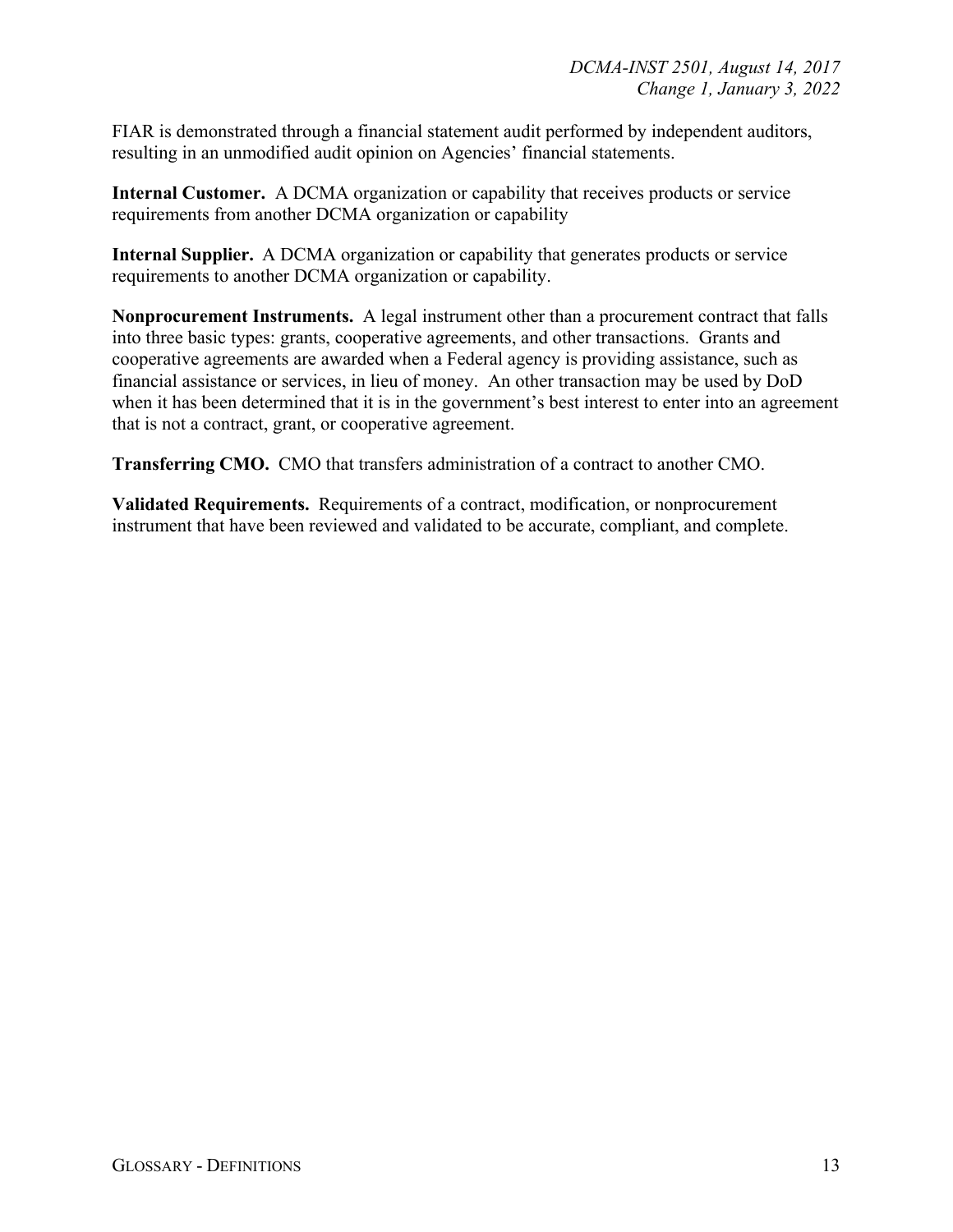## **GLOSSARY**

## **G.2. ACRONYMS.**

| <b>CMO</b>          | <b>Contract Management Office</b>                             |
|---------------------|---------------------------------------------------------------|
| <b>CRR</b>          | <b>Contract Receipt and Review</b>                            |
|                     |                                                               |
| DCMA Form 1797      | Request for MOCAS Action                                      |
| <b>DCMA-INST</b>    | <b>DCMA</b> Instruction                                       |
| <b>DCMA-MAN</b>     | <b>DCMA</b> Manual                                            |
| DD                  | Department of Defense                                         |
| DD Form 1155        | Order for Supplies or Services                                |
| DD Form 1484        | Post-Award Conference Record                                  |
| $DD$ Form $1597$    | Contract Closeout Checklist                                   |
| <b>DD</b> Form 1716 | <b>Contract Data Package Recommendation/Deficiency Report</b> |
|                     |                                                               |
| <b>FAR</b>          | <b>Federal Acquisition Regulation</b>                         |
| <b>FIAR</b>         | Financial Improvement and Audit Readiness                     |
|                     |                                                               |
| <b>MOCAS</b>        | Mechanization of Contract Administration Services             |
|                     |                                                               |
| <b>SF</b>           | <b>Standard Form</b>                                          |
| SF 30               | Amendment of Solicitation/Modification of Contract            |
|                     |                                                               |